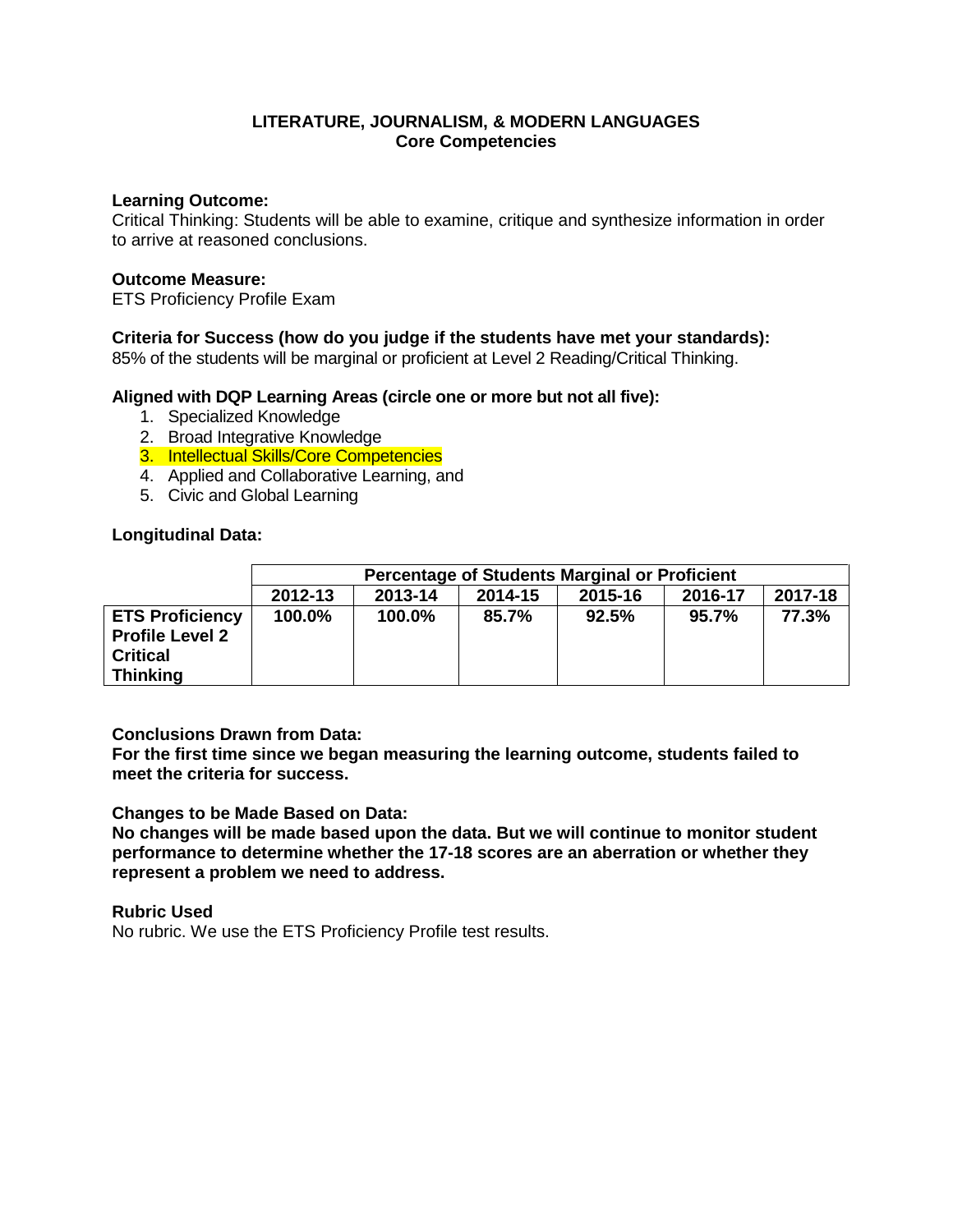### **Learning Outcome:**

Written: Students will be able to effectively express ideas and information to others through written communication.

## **Outcome Measure:**

ETS Proficiency Profile Exam

# **Criteria for Success (how do you judge if the students have met your standards):**

90% of the students will be marginal or proficient at Level 2 Writing.

## **Aligned with DQP Learning Areas (circle one or more but not all five):**

- 1. Specialized Knowledge
- 2. Broad Integrative Knowledge
- 3. Intellectual Skills/Core Competencies
- 4. Applied and Collaborative Learning, and
- 5. Civic and Global Learning

## **Longitudinal Data:**

|                                                             | Percentage of Students Marginal or Proficient |         |         |         |         |         |
|-------------------------------------------------------------|-----------------------------------------------|---------|---------|---------|---------|---------|
|                                                             | 2012-13                                       | 2013-14 | 2014-15 | 2015-16 | 2016-17 | 2017-18 |
| <b>ETS Proficiency</b><br><b>Profile Level 2</b><br>Writing | 83.3%                                         | 100.0%  | 100.0%  | 87.5%   | 95.7%   | 90.9%   |

### **Conclusions Drawn from Data:**

**For the second year in a row, students exceeded the criteria for success.**

### **Changes to be Made Based on Data:**

**No changes will be made based upon the data.**

### **Rubric Used**

No rubric. We use the ETS Proficiency Profile test results.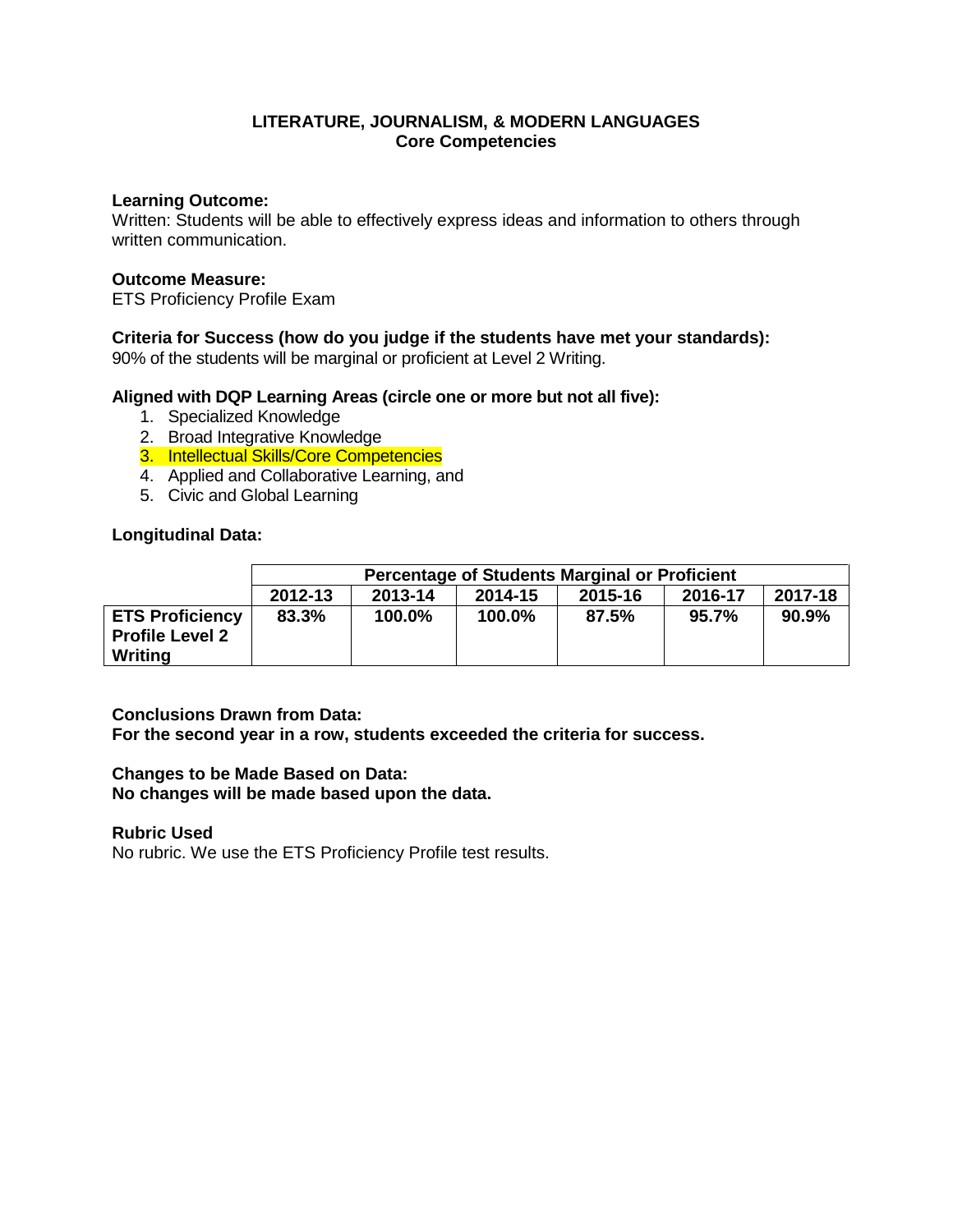### **Learning Outcome:**

Quantitative Reasoning: Students will be able to solve problems that are quantitative in nature.

### **Outcome Measure:**

ETS Proficiency Profile Exam

## **Criteria for Success (how do you judge if the students have met your standards):**

75% of the students will be marginal or proficient at Level 2 Math.

## **Aligned with DQP Learning Areas (circle one or more but not all five):**

- 1. Specialized Knowledge
- 2. Broad Integrative Knowledge
- 3. Intellectual Skills/Core Competencies
- 4. Applied and Collaborative Learning, and
- 5. Civic and Global Learning

### **Longitudinal Data:**

|                                                                 | <b>Percentage of Students Marginal or Proficient</b> |         |         |         |         |         |
|-----------------------------------------------------------------|------------------------------------------------------|---------|---------|---------|---------|---------|
|                                                                 | 2012-13                                              | 2013-14 | 2014-15 | 2015-16 | 2016-17 | 2017-18 |
| <b>ETS Proficiency</b><br><b>Profile Level 2</b><br><b>Math</b> | 83.3%                                                | 100.0%  | 85.7%   | 87.5%   | 87.0%   | 68.2%   |

### **Conclusions Drawn from Data:**

**For the first time since we began measuring the learning outcome, students failed to meet the criteria for success.**

### **Changes to be Made Based on Data:**

**No changes will be made based on the data. But we will continue to monitor student performance to determine whether the 17-18 scores are an aberration or whether they represent a problem we need to address.**

# **Rubric Used**

No rubric. We use the ETS Proficiency Profile test results.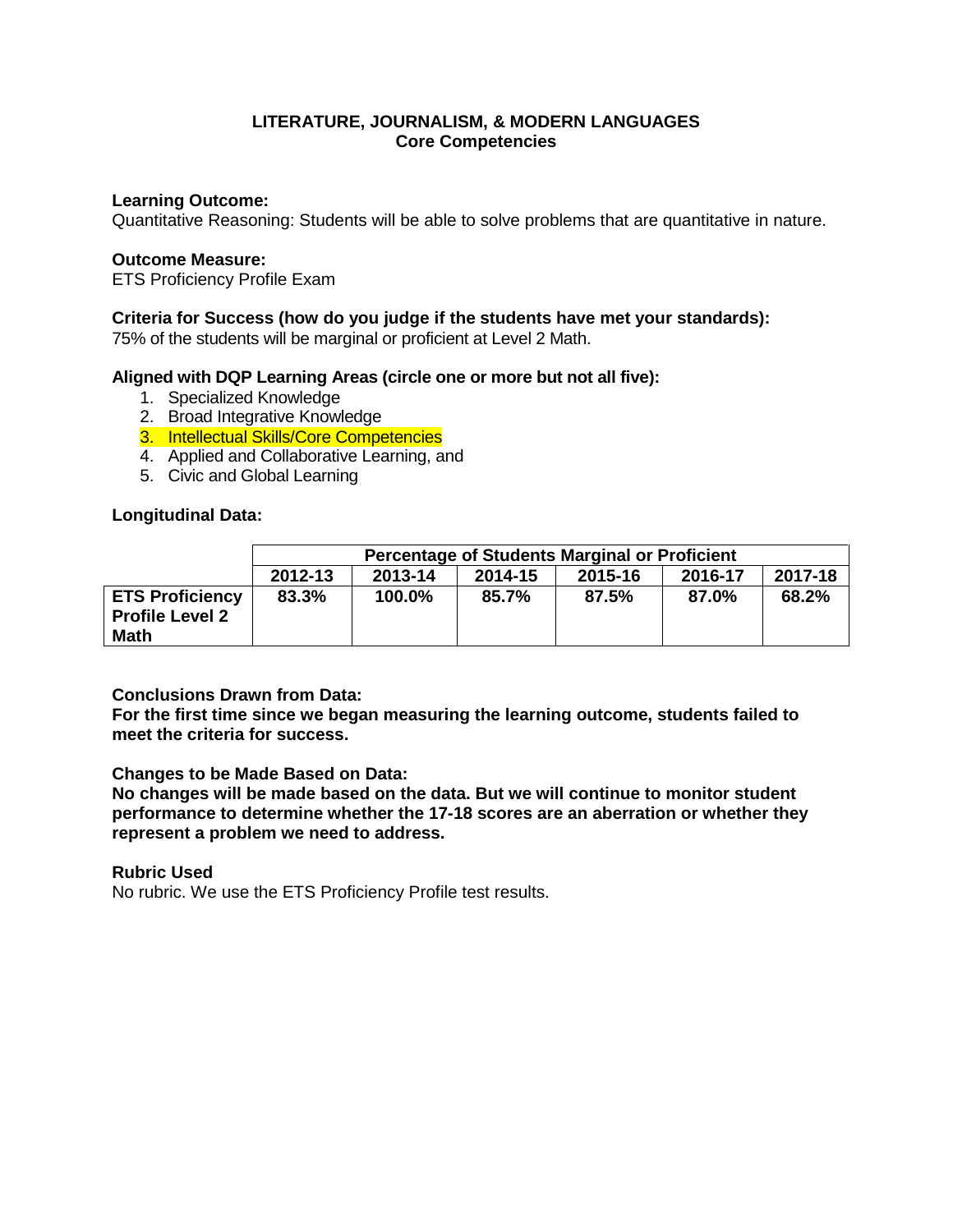### **Learning Outcome:**

Information Literacy: Students will be able to access and cite information as well as evaluate the logic, validity, and relevance of information from a variety of sources.

### **Outcome Measure:**

The various programs in the department (Writing, Multimedia Journalism, Literature, Spanish, and French) measure the outcome somewhat differently, but all rely on a research project completed in the final semester of work.

# **Criteria for Success (how do you judge if the students have met your standards):**

For the Literature program, an average score of 85% on the AAC&U Information Literacy Value Rubric. For the Writing and Multimedia Journalism programs, a score of at least 15 from the raw data on the Information Literacy Value Rubric. For the Spanish program, of a score of at least 85% on the ACTFL Writing Rubric.

## **Aligned with DQP Learning Areas (circle one or more but not all five):**

- 1. Specialized Knowledge
- 2. Broad Integrative Knowledge
- 3. Intellectual Skills/Core Competencies
- 4. Applied and Collaborative Learning, and
- 5. Civic and Global Learning

### **Longitudinal Data:**

|                                             | Percentage that met or exceeded target |      |       |      |  |
|---------------------------------------------|----------------------------------------|------|-------|------|--|
|                                             | 2015                                   | 2016 | 2017  | 2018 |  |
| <b>Information</b><br><b>Literacy Score</b> | 67%                                    | N/A  | 93.3% | 100% |  |

### **Conclusions Drawn from Data:**

Students in the Literature and Languages programs met the criteria for success. No data was available for the Writing and Multimedia Journalism programs because they are in transition to assessment plans measuring all PLOs each year.

### **Changes to be Made Based on Data:**

No programs changes will be made based on the data. The Writing and Multimedia Journalism programs will begin collecting annual data in the spring of 2019.

# **Rubric Used**

ACTFL Writing Rubric and AAC&U Information Literacy Value Rubric https://www.aacu.org/value/rubrics/information-literacy